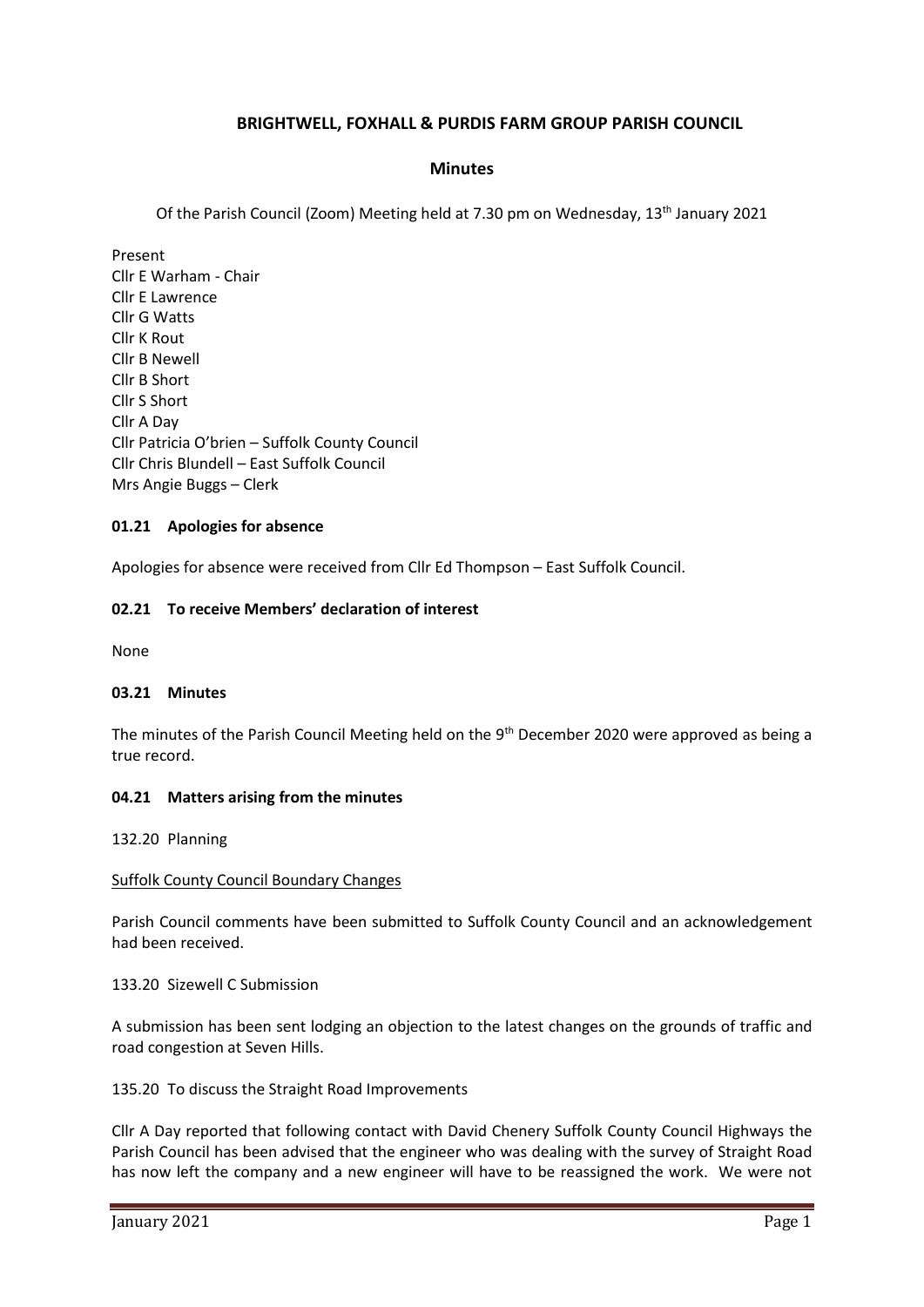aware that Kier would be doing that piece of work. We have been advised that there will be a 2% increase in the cost of the survey because as it has taken so long for the work to be undertaken Kier have now increased their costs from those which were quoted. There is also a risk that if it is not started and they do not invoice by the end of March 2021 we are in danger of losing the £1,000.00 Locality Budget. We are now waiting for David Chenery to advise us when the work will be started. Cllr A Day reported that as from  $1<sup>st</sup>$  April 2021 the Suffolk County Council's highways budget will be managed centrally instead of being managed by the individual budget holders. Cllr Patricia O'brien asked the Clerk to write an email to her detailing the situation and she would talk to David Chenery and investigate whether the Locality Budget for this year would still be available after the end of March 2021. Cllr B Short reported that a serious accident had occurred this week at the junction of Straight Road / Bucklesham Road when a pedestrian had been hit by a car and sustained serious injuries. Cllr B Short asked whether it would be possible to place a streetlight on what is dangerous corner. **Action: Cllr Patricia O'brien / Clerk**

# **05.21 The meeting was adjourned to receive reports and questions**

- a. Cllr Ed Thompson East Suffolk District Councillor no report.
- b. Cllr Chris Blundell East Suffolk District Councillor no report.
- c. Cllr Patricia O'brien Suffolk County Councillor report.

Cllr A Day asked Cllr P O'brien about a report she had submitted last year when she had stated there was money available for tree planting. Cllr A Day stated that on Felixstowe Road going towards Ipswich after the Miller & Carter Steak House there is a piece of land which backs onto Routs Farm and that with the likelihood that site will be developed this would impose on the houses opposite. Cllr A Day said that he believed that a screen of trees would be beneficial to those householders. Cllr P O'brien stated that there had been money available in 2020 so she would investigate whether the pot of money is still available. **Action: Cllr P O'brien**

Unfortunately, we are not starting 2021 in a better state than when we exited 2020. As you will no doubt know we are now in tier 4, restrictions have tightened and there is no freedom of movement except for essentials ie shopping, child-care and work, such as building, that cannot be done at home. Households cannot mix or stay overnight away from home. However, it is permitted for 1 person to meet with another in a public place.

I doubt if any of us have experienced this kind of situation. I find the hardest 'rule' to obey is that of not meeting with people. I zoom in on council meetings but, for me, it is nothing like being in a room and gauging the atmosphere and 'reading' people. However, let us trust that we will see a lessening of the virus as we see extensive roll-out of vaccines.

Happenings within SCC:

Schools are no longer a safe and secure environment for children and they are to remain closed. Lessons are being provided on-line and I have had feed-back that children are enthusiastic. Of course, it is early days but let us hope the novelty of lessons at home does not wear off!

Suffolk County Council is to create a joint venture company to lead new housing developments on some of its own land. Since 2019 the county council, as a major landowner in Suffolk, has been investigating how it can do more with its own assets to support district and borough councils in their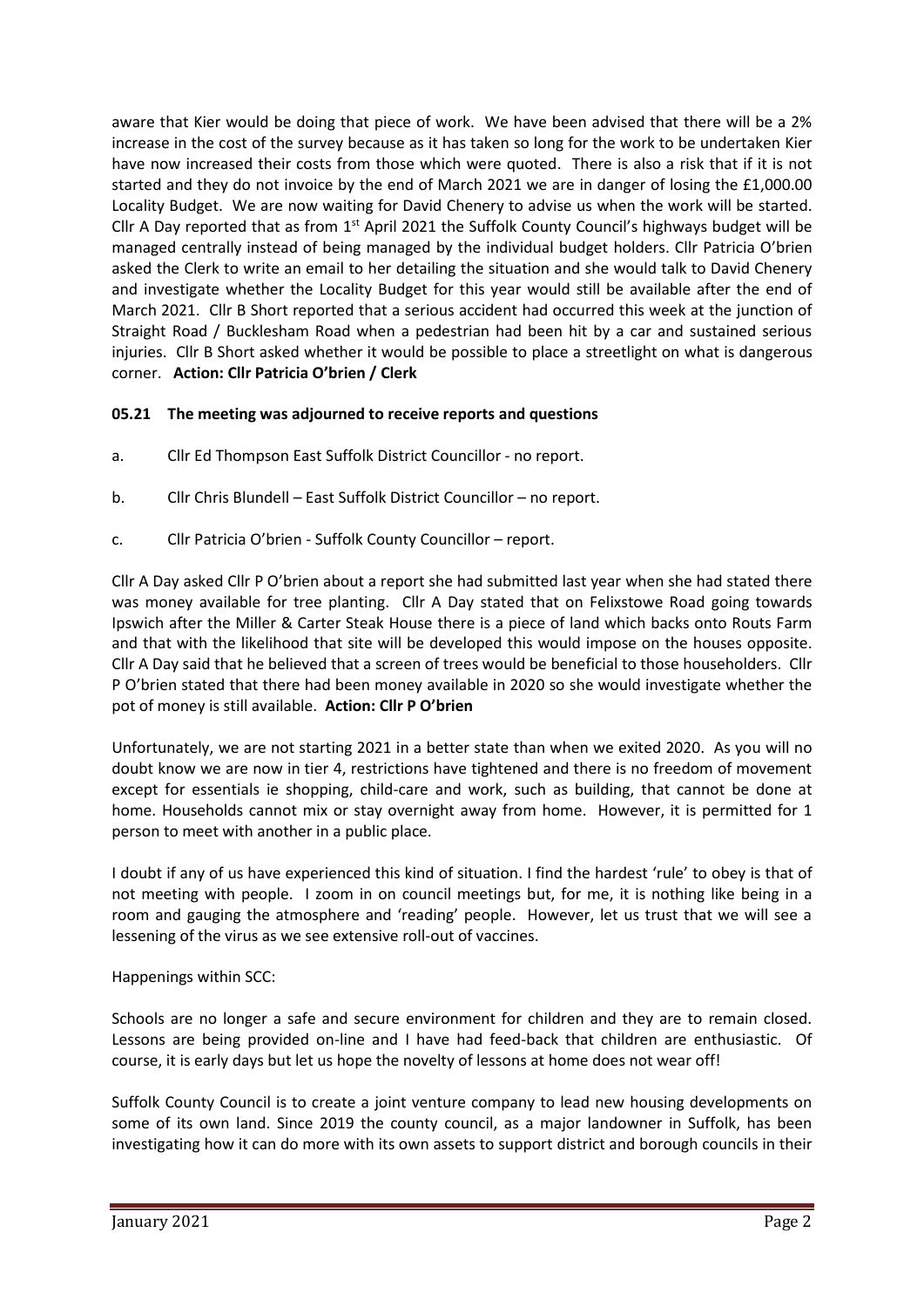role as strategic housing authorities. SCC wish to boost the supply of much needed housing in the county.

Suffolk County Council has launched the Suffolk Design: Streets Guide, and is asking members of public for feedback in shaping new residential developments.

The Streets Guide is part of the Suffolk Design initiative for which District and Borough planning authorities plus the County Council are working together to improve the design and guidance for new developments across the county.

The consultation is open until 10 February 2021. Members of the public can take part by visiting, [www.suffolk.gov.uk/suffolkstreets](https://www.suffolk.gov.uk/planning-waste-and-environment/planning-and-development-advice/suffolk-design-streets-guide/)

More residents on low incomes or benefits can now get financial help if they are told to self-isolate due to COVID-19.

Councils across Suffolk are helping administer the Government grant scheme to help people remain at home.

Those who are eligible will need to meet all the following criteria:

- You have been told to self-isolate by NHS Test and Trace on or after 28 September 2020.
- You have responded to your notification from the NHS Test and Trace and engaged with the service by providing the legally required information.
- You are employed or self-employed.
- You cannot work from home and will lose income as a result.
- You are currently receiving at least one of the following benefits: Universal Credit, Working Tax Credit, income-based Employment and Support Allowance, income-based Jobseeker's Allowance, Income
- Support, Housing Benefit and/or Pension Credit, OR (under the new discretionary powers) you have a household income of less that £37,400 (couple or single parents) or £19,200 (single person) and have savings of less than £3,000.
- test and trace self-isolation period.

### **To reconvene the meeting**

### **06.21 To accept the resignation of Cllr P Edmunds**

The Clerk reported that she had received an email from Cllr P Edwards formally resigning as a Parish Councillor. Polly had said that unfortunately due to pressure of work and home she felt she could no longer commit to her position as a councillor. **Action: Clerk**

### **07.21 Planning**

DC/20/5085/FUL Foxhall Hall Hall Road Foxhall – Change of use and partial rebuilding of some of the former agricultural buildings to a new orthodontics surgery, café and associated facilities

Cllr G Watts said that he had sent a proposed reply to councillors which objected to this application because Hall Road is unsuitable due to the narrow width of the road and the additional amount of traffic that was being suggested would use the road. Suffolk County Council Highways have now replied to the Planning Application and have stated that the Planning Officer should consider whether it is an unsustainable location because there is no footpath, and the access is via motor vehicles. Although Highways did not object on those grounds, they were recommending that the Planning Officer take this into consideration. This is one of the Parish Council's main objections to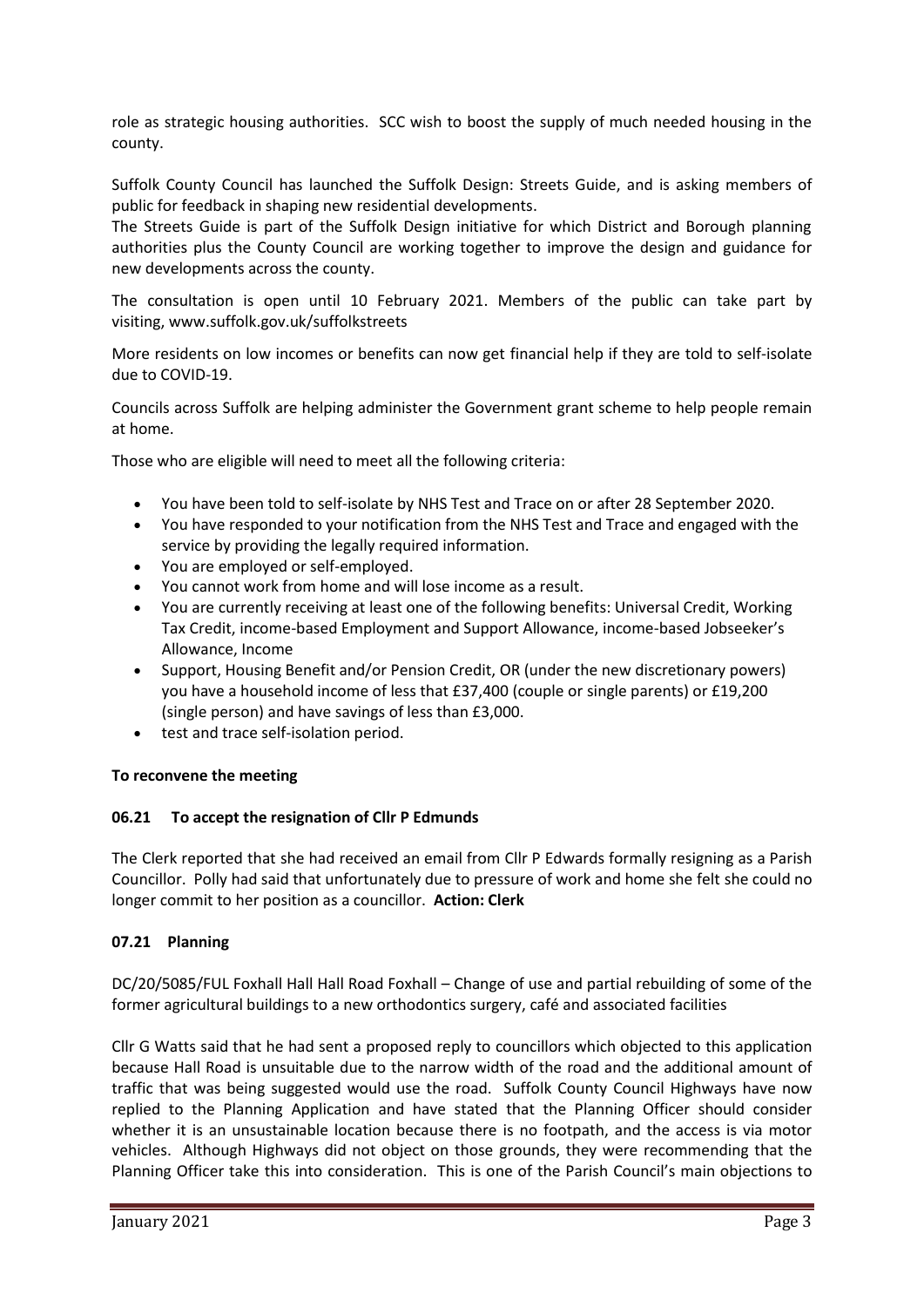the application and the fact that there would be a mix of pedestrians, cyclists and motor vehicles accessing the site therefore Cllr G Watts proposed that the Parish Council object to the application on the grounds of the increased traffic. **Action: Cllr G Watts**

DC/20/5102/FUL Land Off Ipswich Road Brightwell – Change of use of land for siting 35 No static units, 20 No Touring Caravan Pitches and 10 No Yurts. Erection of office building and amenity block

Cllr G Watts stated that in the Planning Policy for Tourism there is a 56-day rule concerning holiday lets which means there is a condition stipulating that they cannot be occupied by the same person or more one person for more than 56 continuous days. The developers have made a comment on the Planning Application that they disagree with this restriction as it would not make the proposal viable. Cllr G Watts said that he was concerned about this comment and would like the comment expanded stating although it is holiday accommodation are they proposing to let these as a timeshare in which case the same people are likely to be visiting more than 56 days over a period of a year. He said that the Parish Council would not want the static caravans to become permanent residences. Cllr Chris Blundell reassured councillors that East Suffolk Council are aware of the situation and it has been discussed in council and assurances have been given that this rule will be maintained. Councillors expressed concern about similar situations arising in the local area. Cllr G Watts stated that the Parish Council would be objecting to the application on highway grounds, the fact that it is in the countryside and not in the Local Plan. Cllr G Watts said he would compose an objection and send it round to councillors for any comments they would like to make. **Action: Cllr G Watts / All Councillors**

## **08.21 To discuss the Grants Policy**

Cllr E Warham stated that councillors had asked for this item to be put on the agenda. She said that not every council has a Grants Policy, and we are not legally obliged to give grants. We have autonomy over what we do, and we are not bound by the actions of previous councils in our Parishes. Cllr E Warham said that the Parish Council must be able to defend any grants which it makes to council taxpayers if and when they query them.

Cllr B Newell stated that the Parish Council had been advised to tighten up its Grants Policy. We receive very few eligible applications therefore do we need a Grants Policy. Cllr A Day said that if the Parish Council does not have a Grants Policy how will we deal with any applications we receive in the future. Councillors discussed the donation which is made to the upkeep of Brightwell Churchyard and whether it was legal to give money to churches. The Clerk pointed out that whilst the Local Government Act 1894 prohibited such payments, under the updated Local Government Act 1972 (Section 137) such payments are allowed, and that Parish Council can legally provide funding to churches.

Following discussion, Cllr A Day proposed that the Grants Policy is amended to state that the Parish Council no longer awards grants, seconded Cllr K Rout – all in favour. **Action: Clerk**

The Parish Council agreed to upkeep the church grounds out of the village maintenance budget.

Cllr B Short asked whether the money which has accumulated by the Parish Council had been earmarked for a specific purpose. Cllr E Warham said that the money had been earmarked for the proposed improvements in Straight Road.

## **09.21 To discuss the proposal from Cllr E Lawrence to change the agenda item "to receive questions from members of the public"**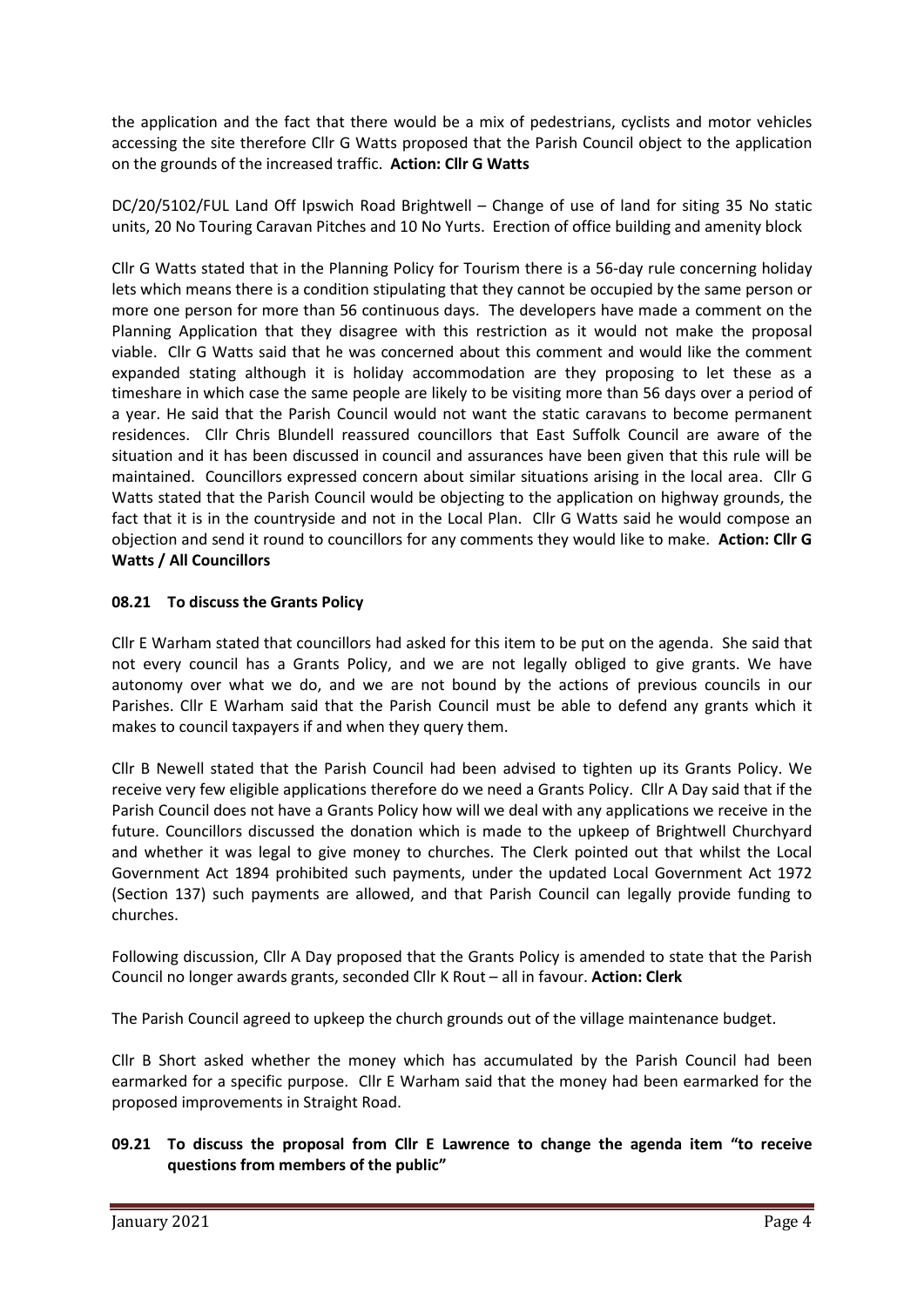Cllr B Short pointed out that the Parish Council's Standing Orders already state that time allocated for members of the public to speak shall not exceed 20 minutes and each member of the public is entitled to speak once for no longer than 5 minutes.

Following discussion, it was agreed that details of the time allocated for members of the public to speak should be published on the Parish Council's agenda. **Action: Clerk**

## **10.21 To discuss the adoption of a Zoom Meeting Policy**

Cllr A Day reported that a copy of the draft Zoom Meeting Policy had been circulated to all councillors for comment. Cllr A Day proposed that the Parish Council adopt the Zoom Meeting Policy V1.2, seconded Cllr E Warham – all in favour. **Action: Cllr A Day / Clerk**

# **11.21 To discuss the Group Parish Council providing a Community Hall in Purdis Farm**

The Clerk reported that she had been in contact with Andrew Jolliffe East Suffolk Council regarding obtaining information about the piece of land identified as a possible site for the Community Hall. Andrew Jolliffe has agreed to speak to the Planning Department re the land. I am waiting to hear back from the Planning Department. The Clerk stated that Andrew had said that he would be happy to support the Parish Council with community engagement. **Action: Clerk**

## **12.21 To consider financing extra grass cutting, spraying etc.**

Cllr E Lawrence stated that he had met with Paul Tynham from Norse to discuss extra grass cutting, etc in Purdis Farm. He has since received an estimate from Norse of £300.00 plus VAT. Cllr E Lawrence said that Norse have agreed that the Parish Council can telephone Norse when the grass needs cutting, and the grass can be cut within a two-week window. It gives us the flexibility of having the grass cut when required.

Cllr K Rout said that if the grass verges are not cleared of glass bottles, tins and rubbish before grass cutting it will be shredded by the equipment and the situation will be worse. Cllr A Day said that the grass verge between Straight Road and Miller and Carter is particularly bad for rubbish. Cllr B Short said that Straight Road is also particularly bad for rubbish.

Cllr A Day said that he would report the litter/rubbish on the Suffolk County Council Highway website stating the areas are in urgent need to a litter clearance. **Action: Cllr A Day**

Cllr K Rout asked whether the caravan in the layby on the Felixstowe Road could be removed. Cllr A Day stated he had reported it and said there is a notice on the caravan stating that it will be removed on a certain date.

## **13.21 Repairs to Murrills Road Bus Shelter**

Cllr E Lawrence reported that the Bus Shelter has been vandalised. Cllr E Warham stated that the bus shelter was owned by the Parish Council. Cllr E Warham proposed that the Clerk should contact Norse to obtain a quotation for the work to be completed, seconded Cllr A Day – all in favour. **Action: Clerk**

## **14.21 Finance**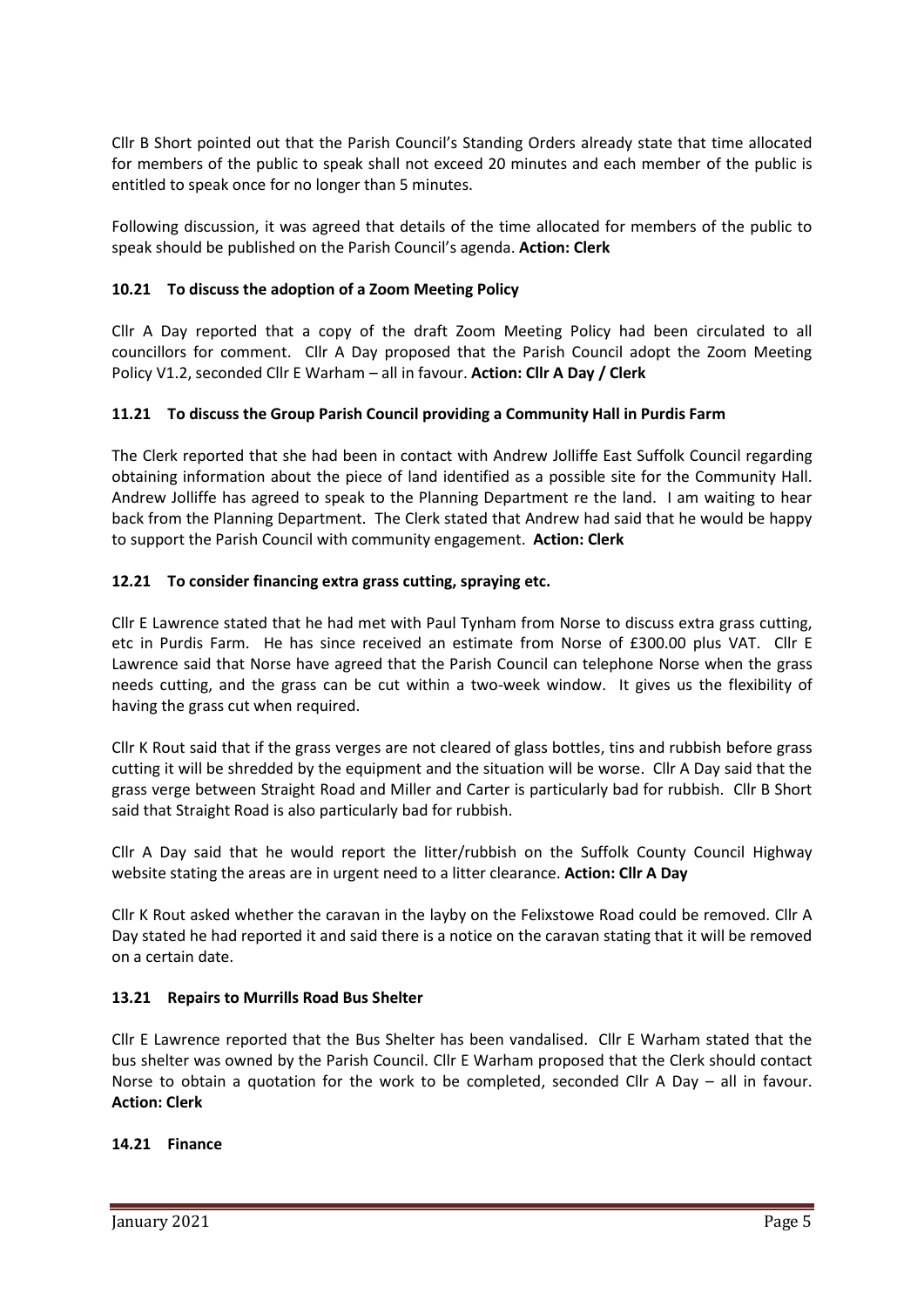| £240.00 |
|---------|
| £240.00 |
|         |

Cllr E Warham, proposed, seconded Cllr G Watts that the above expenditure is approved – all in favour. **Action: Clerk**

### **Budget 2021/2022 / Precept 2021/2022**

Councillors discussed the budget for 2021/2022 which had previously been circulated. The budget was accepted by the Parish Council with the following amendments.

Clerk's Salary increased to £3,780.00 Section 137 Donations deleted £250.00 Newsletter increased to £800.00 Deleted Village Maintenance and Repairs and General Maintenance of Property to be deleted and include a line Village and Property Maintenance £3,500.00

It was agreed that the upkeep of the church grounds should be financed out of the Village and Property Maintenance budget.

Cllr E Warham proposed that the Parish Council precept for £7,533.06 which would show a 0% change on the 2021/2022 council tax bill, seconded Cllr E Lawrence  $-7$  in favour, 1 against. Cllr G Watts stated that in his opinion the precept should remain at £7,500.

### **15.21 Meetings attended by councillors/clerk**

1. Cllrs B Short and S Short reported that they had been to 3 SALC New Councillor courses and have gathered a lot of information which they are finding useful.

### **16.21 Members questions to the Chairman**

- 1. Cllr A Day asked whether the Parish Council has received a Planning Application for some converted stables in Wood House Lane which was a retrospective application. Cllr G Watts reported that the Planning Application had been approved. Cllr A Day expressed concern that someone could apply for planning permission retrospectively and it would be approved. The application met all the criteria for tourist accommodation therefore East Suffolk Council had no reason to turn the application down.
- 2. Cllr K Routh reported that as far as Straight Road Works is concerned, he believed the owners would get planning permission for the property as they had already moved on to the site in a static caravan. His understanding is that the owners only need to live in the caravan for 2 years and they would get planning permission. Cllr G Watts stated that planning application had been refused twice.

### **17.21 Date of next meeting**